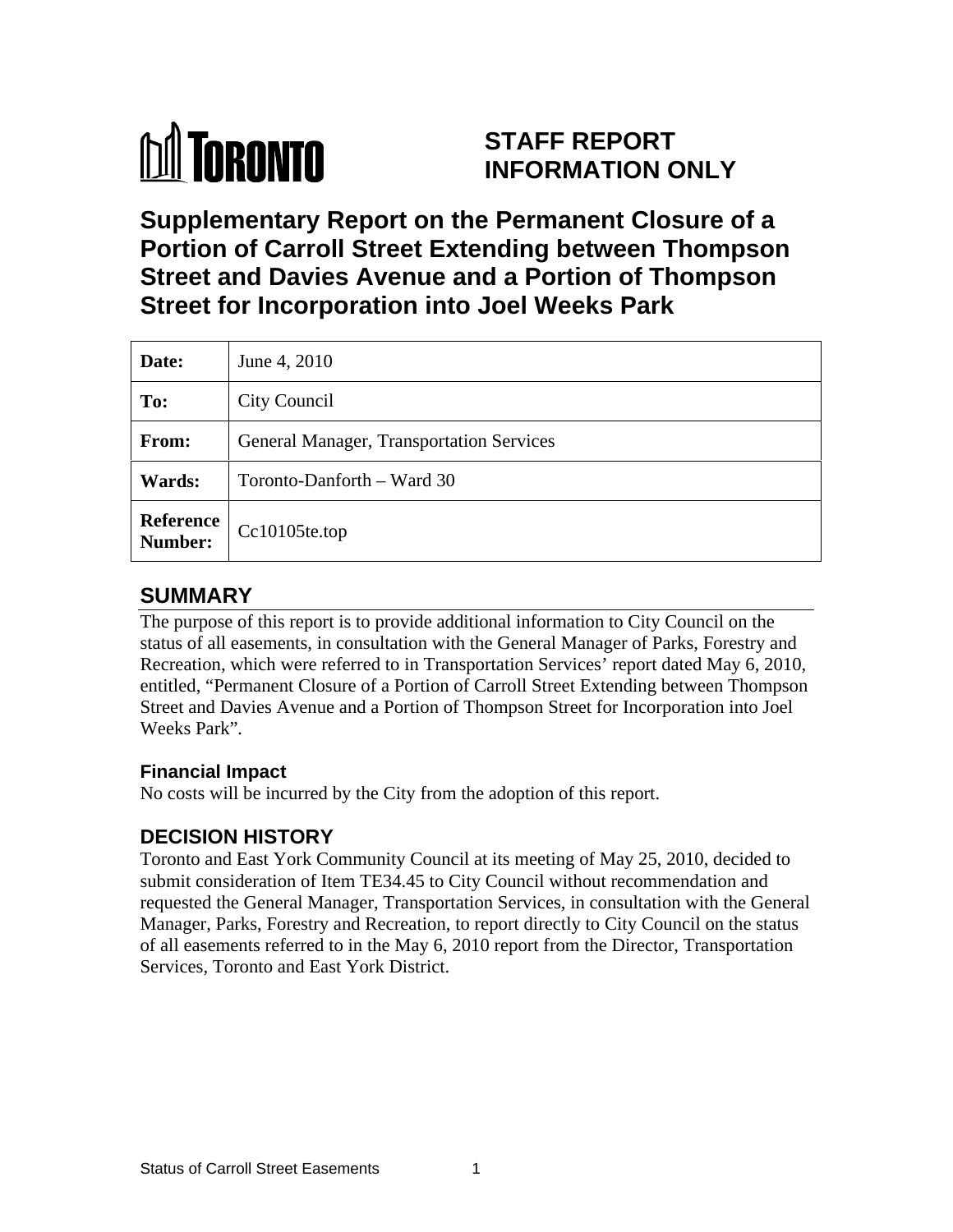### **ISSUE BACKGROUND**

At the May 25, 2010, meeting of Toronto and East York Community Council, Councillor Paula Fletcher requested that staff prepare a supplementary report to City Council to provide further details on the status of easements for utilities and below grade infrastructure, and the feasibility of incorporating the closed portions of the highway lands into the park.

## **COMMENTS**

Below grade and within the portion of Carroll Street and the portion of Thompson Street to be closed and incorporated into Joel Weeks Park, there currently exists a 600mm storm sewer, a 300mm combined sewer and a 150mm watermain. In addition, the following public utilities must remain in place and will require easement protection:

- (i) Bell Canada maintenance chamber and four duct structure on the east side of Carroll Street:
- (ii) Enbridge Gas NPS 4ST IP Gas main; and
- (iii) Toronto Hydro underground cable.

The above-noted municipal services and public utilities are located within the proposed highway closure and have legal entitlement to be there under various public utility regulations. The usual practice by the City when a highway or lane is closed for the jurisdictional transfer to Parks, Forestry and Recreation, has been to provide easements to any affected public utilities. If easements are not granted upon the closure of Carroll Street and Thompson Street, Parks, Forestry and Recreation would be required to pay the entire cost to remove and/or relocate the services of Bell Canada, Enbridge Gas and Toronto Hydro, which is not recommended. The granting of easements has no financial cost to Parks, Forestry and Recreation and

allows more funds to be directed to the development of future park lands.

The preliminary design of the park was prepared with the understanding that utility easements would be required. In order to minimize the impact of the easements on the design of the park, it is proposed that the asphalt roadway will be retained and used as a park feature, with the street trees planted abutting the easement corridors.

In accordance with the City's Real Estate Disposal By-law No. 814-2007, easement interests over 21 years in portions of Carroll Street and Thompson Street were declared surplus on May 12, 2010 (DAF2010-082), conditional upon City Council permanently closing the subject highway lands.